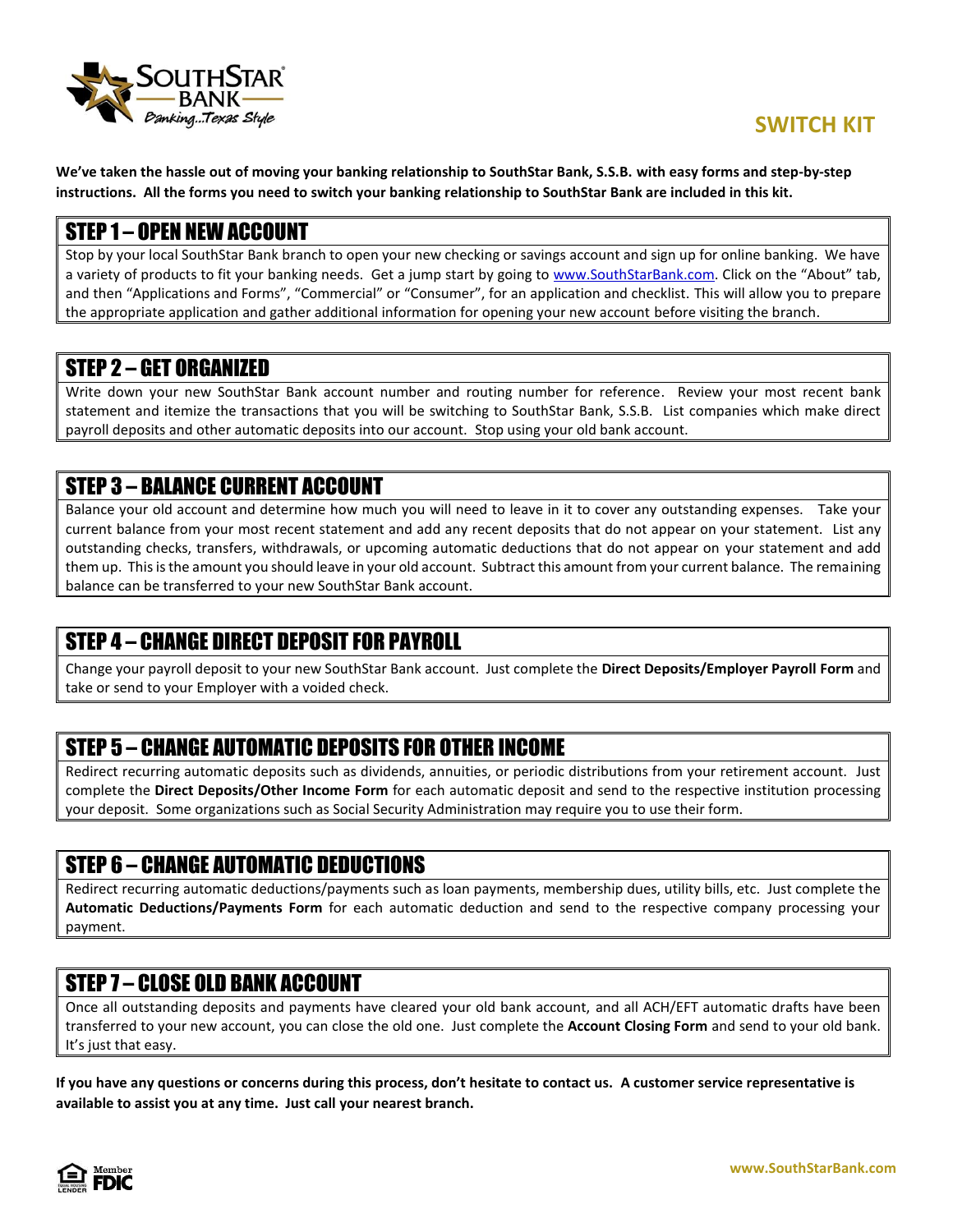

# **SWITCH KIT**

| <b>DIRECT DEPOSITS / EMPLOYER PAYROLL FORM</b>                                                                                                                                                                                                                                                                                                                     |                                                                                                                            |                                                                                                                                                                                                  |
|--------------------------------------------------------------------------------------------------------------------------------------------------------------------------------------------------------------------------------------------------------------------------------------------------------------------------------------------------------------------|----------------------------------------------------------------------------------------------------------------------------|--------------------------------------------------------------------------------------------------------------------------------------------------------------------------------------------------|
| Use this form to instruct your employer to redirect payroll deposits into your SouthStar Bank account.<br>Follow these easy steps:<br>Attach a personal check from your SouthStar Bank account with the word "VOID" written in large letters in ink across<br>the front. Do not sign the check.<br>Sign and date the form.<br>2.<br>Submit to your employer.<br>3. |                                                                                                                            |                                                                                                                                                                                                  |
| <b>HELPFUL HINTS:</b>                                                                                                                                                                                                                                                                                                                                              |                                                                                                                            |                                                                                                                                                                                                  |
| Confirm that your check is being deposited<br>into your SouthStar Bank account. Check your<br>statement online.                                                                                                                                                                                                                                                    | Direct Deposits should take effect within three<br>deposit periods. If you don't see it by then,<br>contact your employer. | Keep your account open until ALL direct<br>deposits and automatic drafts (Insurance<br>drafts, Utility Bills, etc.) have been switched<br>to your new account and you see them<br>posting to it. |
| <b>Employee Information for Payroll Deposits</b>                                                                                                                                                                                                                                                                                                                   |                                                                                                                            |                                                                                                                                                                                                  |
|                                                                                                                                                                                                                                                                                                                                                                    |                                                                                                                            |                                                                                                                                                                                                  |

I have recently changed my banking relationship to SouthStar Bank, S.S.B. I would like to have my payroll deposit switched to my new account at SouthStar Bank, S.S.B. My information is as follows:

| Employee Name (Print):      |        | <b>Social Security Number:</b> |                      |
|-----------------------------|--------|--------------------------------|----------------------|
| <b>Residential Address:</b> |        |                                |                      |
| City:                       | State: | Zip Code:                      | <b>Phone Number:</b> |

| <b>Deposit Preference</b>                                                                                                            |                                                |  |
|--------------------------------------------------------------------------------------------------------------------------------------|------------------------------------------------|--|
| Please have $\Box$ my Entire Net Pay; $\Box$ 2% of my Net Pay; $\Box$ Specific Amount \$<br>of my payroll check                      |                                                |  |
| automatically deposited into the following account:                                                                                  |                                                |  |
| New Bank Name:                                                                                                                       | New Bank Routing Number:                       |  |
| <b>SOUTHSTAR BANK, S.S.B.</b>                                                                                                        | 113119985                                      |  |
| New Bank Account Number:                                                                                                             | Account Type:                                  |  |
|                                                                                                                                      | $\Box$ Checking Account $\Box$ Savings Account |  |
| I hereby authorize my employer as stated above and SouthStar Bank to automatically deposit my payroll check into my account          |                                                |  |
| listed above. This includes my authorization to correct entries made in error. This authorization will remain in effect until I give |                                                |  |
| written notice to cancel it.                                                                                                         |                                                |  |
| Employee Signature:                                                                                                                  | Date:                                          |  |
|                                                                                                                                      |                                                |  |
|                                                                                                                                      |                                                |  |

**ATTACH A VOIDED CHECK FROM YOUR NEW SOUTHSTAR ACCOUNT HERE.**

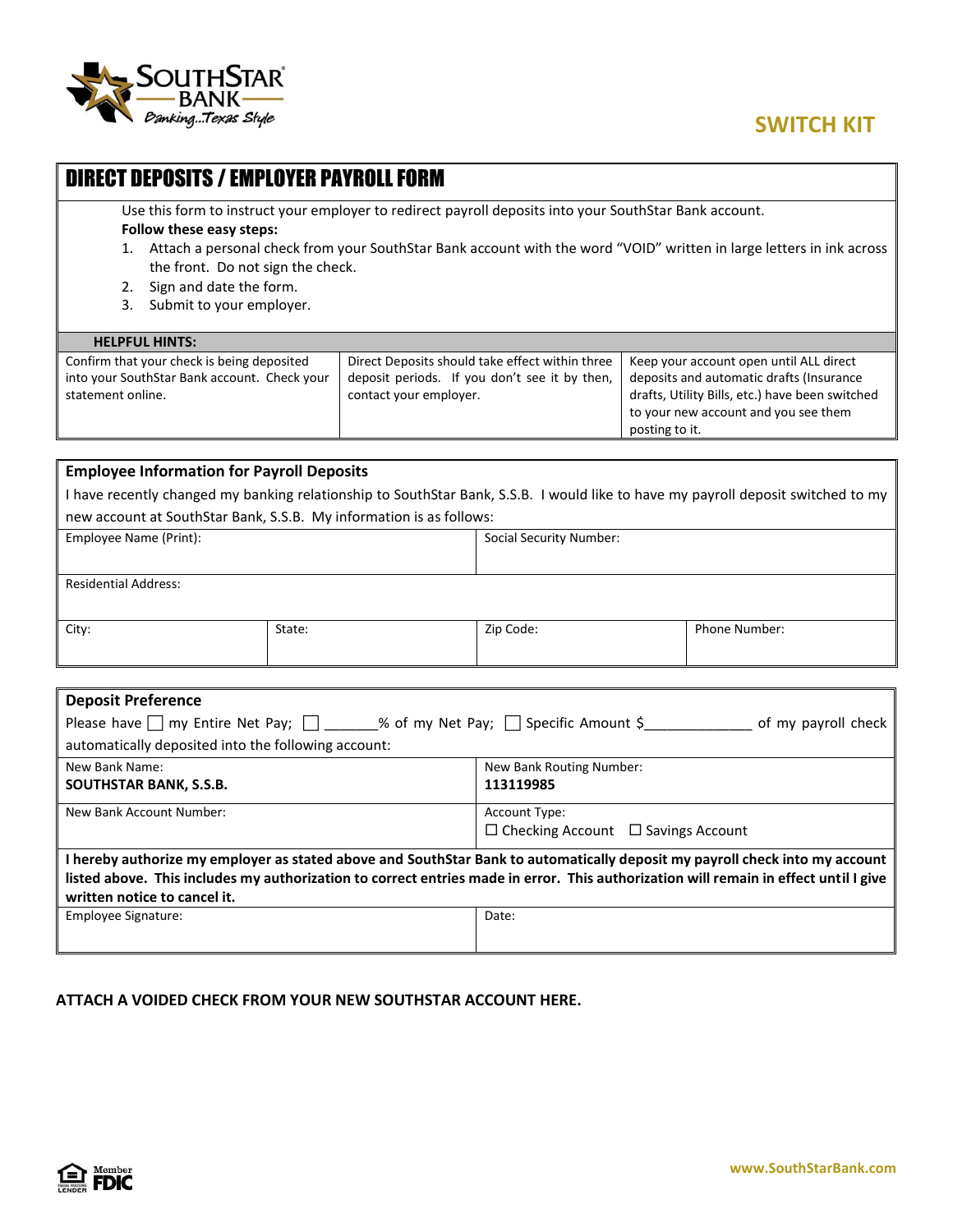

| <b>DIRECT DEPOSITS / OTHER INCOME FORM</b>                                                                                  |  |                                                                                                                      |                                                 |
|-----------------------------------------------------------------------------------------------------------------------------|--|----------------------------------------------------------------------------------------------------------------------|-------------------------------------------------|
|                                                                                                                             |  | Use this form to set up or transfer direct deposit of income from investments, pension/retirement plans, interest or |                                                 |
| dividends.                                                                                                                  |  |                                                                                                                      |                                                 |
| Follow these easy steps:                                                                                                    |  |                                                                                                                      |                                                 |
| 1.                                                                                                                          |  | Attach a personal check from your SouthStar Bank account with the word "VOID" written in large letters in ink across |                                                 |
| the front. Do not sign the check.                                                                                           |  |                                                                                                                      |                                                 |
| Sign and date the form.<br>2.                                                                                               |  |                                                                                                                      |                                                 |
| 3.<br>Submit to each institution that is currently authorized to make automatic deposits to your account.                   |  |                                                                                                                      |                                                 |
| For Social Security Direct Deposits, we can assist you with calling the Social Security Administration Direct Deposit<br>4. |  |                                                                                                                      |                                                 |
| Department at 1-800-772-1213 or signing up online at www.ssa.gov/deposit/. You may also go to the Treasury's                |  |                                                                                                                      |                                                 |
| GoDirect.org website or call 1-800-333-1795.                                                                                |  |                                                                                                                      |                                                 |
|                                                                                                                             |  |                                                                                                                      |                                                 |
| <b>HELPFUL HINTS:</b>                                                                                                       |  |                                                                                                                      |                                                 |
| Verify the form. Contact each deposit source                                                                                |  | Check your account. Direct Deposits should                                                                           | Keep your account open until ALL direct         |
| to make sure you are not required to use a                                                                                  |  | take effect within three deposit periods. If you                                                                     | deposits and automatic drafts (Insurance        |
| special form.                                                                                                               |  | don't see it by then, contact your income                                                                            | drafts, Utility Bills, etc.) have been switched |
|                                                                                                                             |  | source.                                                                                                              | to your new account and you see them            |
|                                                                                                                             |  |                                                                                                                      | posting to it.                                  |

| <b>Attention:</b>                     |        |                |  |
|---------------------------------------|--------|----------------|--|
| <b>Company making Direct Deposit:</b> |        | Customer ID #: |  |
|                                       |        |                |  |
| <b>Company Address:</b>               |        |                |  |
|                                       |        |                |  |
| City:                                 | State: | Zip Code:      |  |
|                                       |        |                |  |

| <b>Automatic Deposit Change Request:</b><br>have recently changed my banking relationship to SouthStar Bank, S.S.B. I would like to have my automatic deposit switched to<br>my new account at SouthStar Bank, S.S.B. My information is as follows: |        |                                |                      |
|-----------------------------------------------------------------------------------------------------------------------------------------------------------------------------------------------------------------------------------------------------|--------|--------------------------------|----------------------|
| Name on Account:                                                                                                                                                                                                                                    |        | <b>Social Security Number:</b> |                      |
| <b>Residential Address:</b>                                                                                                                                                                                                                         |        |                                |                      |
| City:                                                                                                                                                                                                                                               | State: | Zip Code:                      | <b>Phone Number:</b> |

| New Bank Name:                                                                                                               | New Bank Routing Number:                       |  |
|------------------------------------------------------------------------------------------------------------------------------|------------------------------------------------|--|
| <b>SOUTHSTAR BANK, S.S.B.</b>                                                                                                | 113119985                                      |  |
| New Bank Account Number:                                                                                                     | Account Type:                                  |  |
|                                                                                                                              | $\Box$ Checking Account $\Box$ Savings Account |  |
| I hereby authorize the above named company to make deposits directly to my SouthStar Bank account indicated above, and to    |                                                |  |
| make adjustments for any credit made in error to my account. This authority will remain in effect until I have given written |                                                |  |
| notice to terminate this service.                                                                                            |                                                |  |
| Account Holder Signature:                                                                                                    | Date:                                          |  |
|                                                                                                                              |                                                |  |

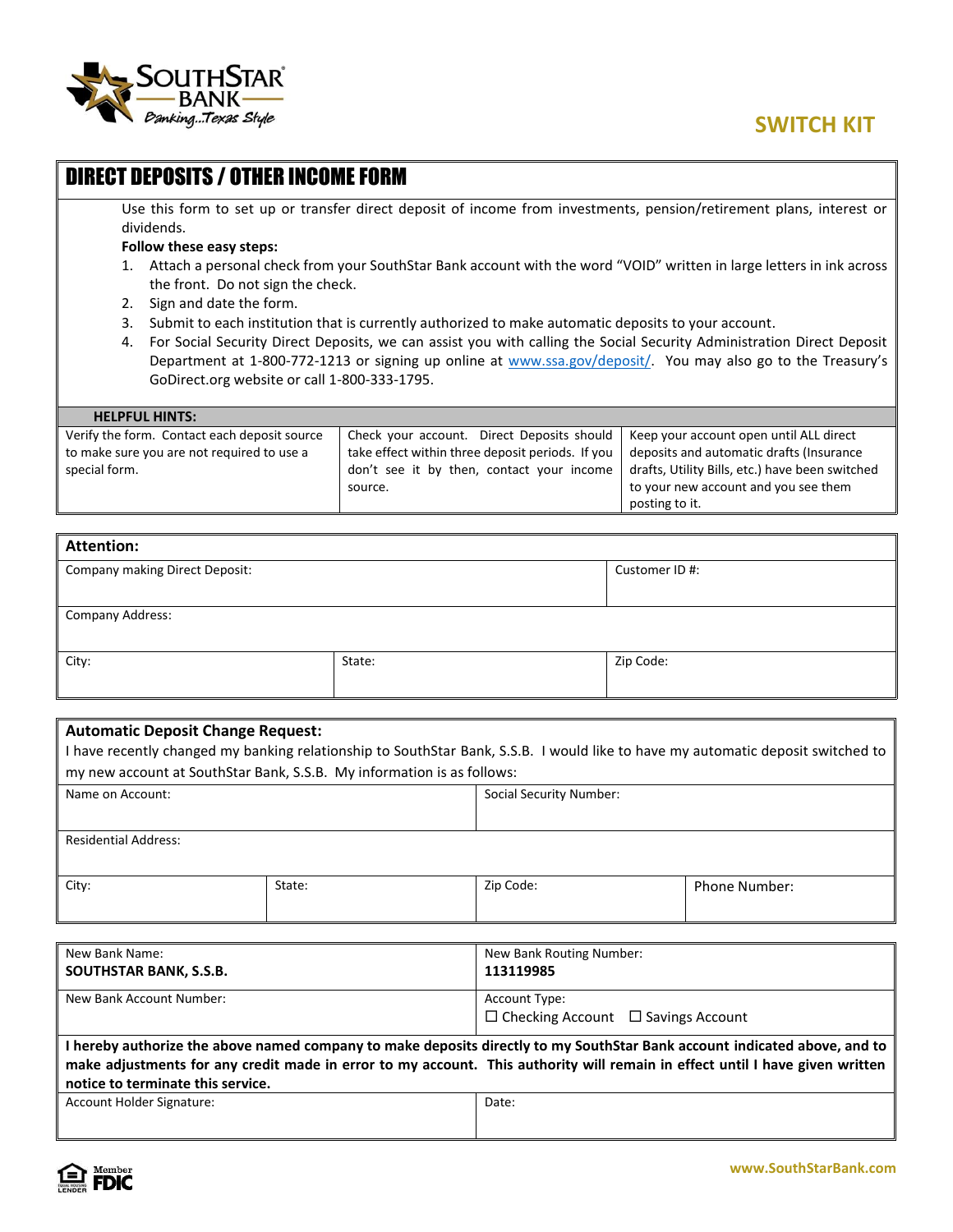

### AUTOMATIC DEDUCTIONS / PAYMENTS FORM

Use this form to have payments automatically deducted from your SouthStar Bank account.

#### **Follow these easy steps:**

- 1. Attach a personal check from your SouthStar Bank account with the word "VOID" written in large letters in ink across the front. Do not sign the check.
- 2. Sign and date the form.
- 3. Submit form to each company that is currently authorized to make automatic deductions from your account.

### **HELPFUL HINTS:**

| Automatic deductions are recurring payments | Contact each company to find out the address   Keep your account open until ALL direct |                                                 |
|---------------------------------------------|----------------------------------------------------------------------------------------|-------------------------------------------------|
| automatically withdrawn from your account   | of the main accounting office, where you                                               | deposits and automatic drafts (Insurance        |
| on a regular basis. Examples are gym        | should send this form. Make sure no other                                              | drafts, Utility Bills, etc.) have been switched |
| memberships, fees, insurance premiums, loan | forms are required.                                                                    | to your new account and you see them            |
| payments.                                   |                                                                                        | posting to it                                   |

### **Attention:**

| Company making Automatic Deduction: |                      | Customer ID #:      |
|-------------------------------------|----------------------|---------------------|
|                                     |                      |                     |
| Company Address:                    |                      |                     |
| City:                               | State:               | Zip Code:           |
| You are currently withdrawing:      | Payment Type/Reason: | Date of Withdrawal: |

# **Automatic Deduction/Payment Change Request:** I have recently changed my banking relationship to SouthStar Bank, S.S.B. Effective \_\_\_\_/\_\_\_\_/\_\_\_\_, I would like to stop deductions/payments from my old account and start taking from them my new account at SouthStar Bank, S.S.B. My information is as follows: Name on Account: Company Account Number: My Old Bank Name: My Old Account Number: My Old Bank's Routing Number:

| New Bank Routing Number:                                                                                                         |  |  |
|----------------------------------------------------------------------------------------------------------------------------------|--|--|
| 113119985                                                                                                                        |  |  |
| Account Type:                                                                                                                    |  |  |
| $\Box$ Checking Account $\Box$ Savings Account                                                                                   |  |  |
| I hereby authorize the above named company to make deductions directly from my SouthStar Bank account indicated above,           |  |  |
| for payment to my account as specified. This authority will remain in effect until I have given written notice to terminate this |  |  |
|                                                                                                                                  |  |  |
| Date:                                                                                                                            |  |  |
|                                                                                                                                  |  |  |
|                                                                                                                                  |  |  |